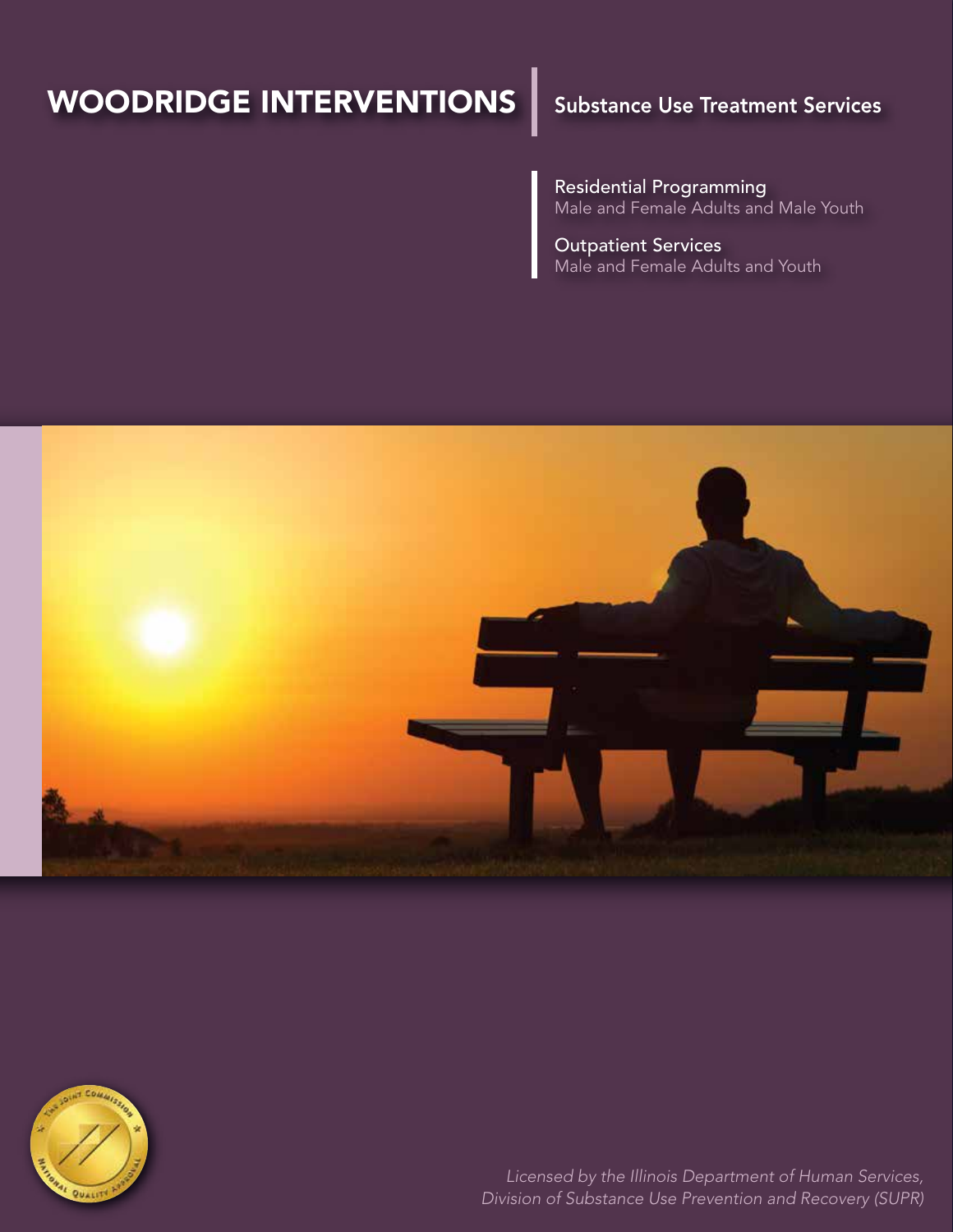# OVER 25 YEARS OF SERVICE TO THE COMMUNITY

Since 1994, Woodridge Interventions has been serving adults and youth from DuPage and Cook County communities, as well as the surrounding collar counties, by treating a wide variety of addictions and co-occurring disorders in both residential and outpatient settings.

Located in DuPage County in the western suburbs of Chicago and tucked away on 11 acres of wooded landscape, Woodridge is a neighborhood oasis for individuals seeking respite and help in their struggles with addictions.

Woodridge offers a continuum of substance use treatment services including residential, recovery home, and outpatient programming, as well as an array of special programs that enhance our patients' treatment process.

We utilize a multi-disciplinary team consisting of specially trained physicians, nurses, certified clinicians and a recreation therapist to care for our patients.

## OUR TREATMENT APPROACH

Woodridge Interventions utilizes an eclectic approach to treatment by combining components of best practices in the field of addictions and evidence-based curricula, including Cognitive-Behavioral Treatment (CBT), Aggression Replacement Training® (ART), Balanced and Restorative Justice (BARJ), 12-Steps, Living in Balance, Choice and Change, the Texas Christian University (TCU) Treatment System, and The Matrix Model for outpatient programming.

Residential Programs<br>Woodridge Interventions provides a continuum of care through separate residential programs for the following populations:

Our comprehensive clinical assessment process places each individual at the best level of care to safely address his or her needs. Levels of care, staffing, and discharge all follow the criteria established by the American Society of Addiction Medicine (ASAM).

## LEVELS OF CARE at WOODRIDGE

### KEY SERVICES

**Family Program:** Through family education/multi-family groups and individual family counseling sessions, Woodridge educates patients and their families on the process of addiction and how it affects all members of the family.

 Individualized Treatment Planning Individual and Group Counseling Family Education and Counseling HIV / AIDS Education Aggression Replacement Training® BARJ - Balance Restored Justice Relapse Prevention Counseling Cognitive Behavior Therapy / Thinking Errors Parenting / Relationship Classes Family Therapy Recreational Therapy / Leisure Education / Mindful Meditation Health Awareness Wellness Group for Co-occurring Disorders Year Round Educational Services

 Residential Adult Programs - For men and women referred through courts, corrections, social service agencies, medical practitioners, hospitals and other treatment programs, family members, and for self-referred individuals.

Residential Youth Program - For males 13 to 18 years of age

 Youth Recovery Program - Providing a step down for males 16 to 19 years of age who have completed a residential treatment program. These individuals will have access to on-going outpatient treatment while working or attending school.

Each residential program offers group and individual counseling on drug education, relapse prevention, cognitive behavioral therapy, parenting skills, health education, and more.

Each program resident works individually with a primary counselor to address specific goals and case management issues in order to prepare him or her for the next level treatment.

Outpatient Substance Use Treatment Programs for Adults and Youth

Level l (Traditional Outpatient) for male and female adults and youth

Level ll (Intensive Outpatient) for male and female youth

DUI Services - Updates, Evaluations, Counseling, and Risk Education for adults

### ADDITIONAL SERVICES

❙

❙

Recreational Therapy: Woodridge provides the Residential Youth Program with sportsmanship education, leisure education, mindful meditation practices, and off-campus recreational outings. Our recreation program is involved in the Illinois Inter-Agency Athletic Association (IIAA). Sports and recreation at Woodridge are used as a means to help at-risk youth discover skills, practice focusing, work together as a team, engender self-esteem, use energy positively, and learn healthy peer interactions. Additional recreation services are available to patients in the Woodridge Recovery Home and Residential Adult Programs.

Self Help Groups: Weekly on-site AA, CA, and NA meetings open to all patients.

Weekly Alumni Meetings: Offering ongoing support for patients who have left treatment successfully.

Aggression Replacement Training® (ART) includes the following three elements:

#### Social Skills Training

 Teaches participants what to do, helping them replace antisocial behaviors with positive alternatives. Anger Control Training Teaches participants what not to do, helping them respond to anger in a nonaggressive manner and rethink anger-provoking situations.



#### Moral Reasoning

 Helps raise participants' level of fairness, justice, and concern for the needs and rights of others.

#### EDUCATIONAL SERVICES

Woodridge Education services are non-public alternative education services provided on-site and approved by the Illinois State Board of Education. Woodridge provides ongoing academic assessments to determine each student's present level of achievement and gauge their progress. The academic curriculum is differentiated to take advantage of student strengths as well as remedy deficits. Services include: